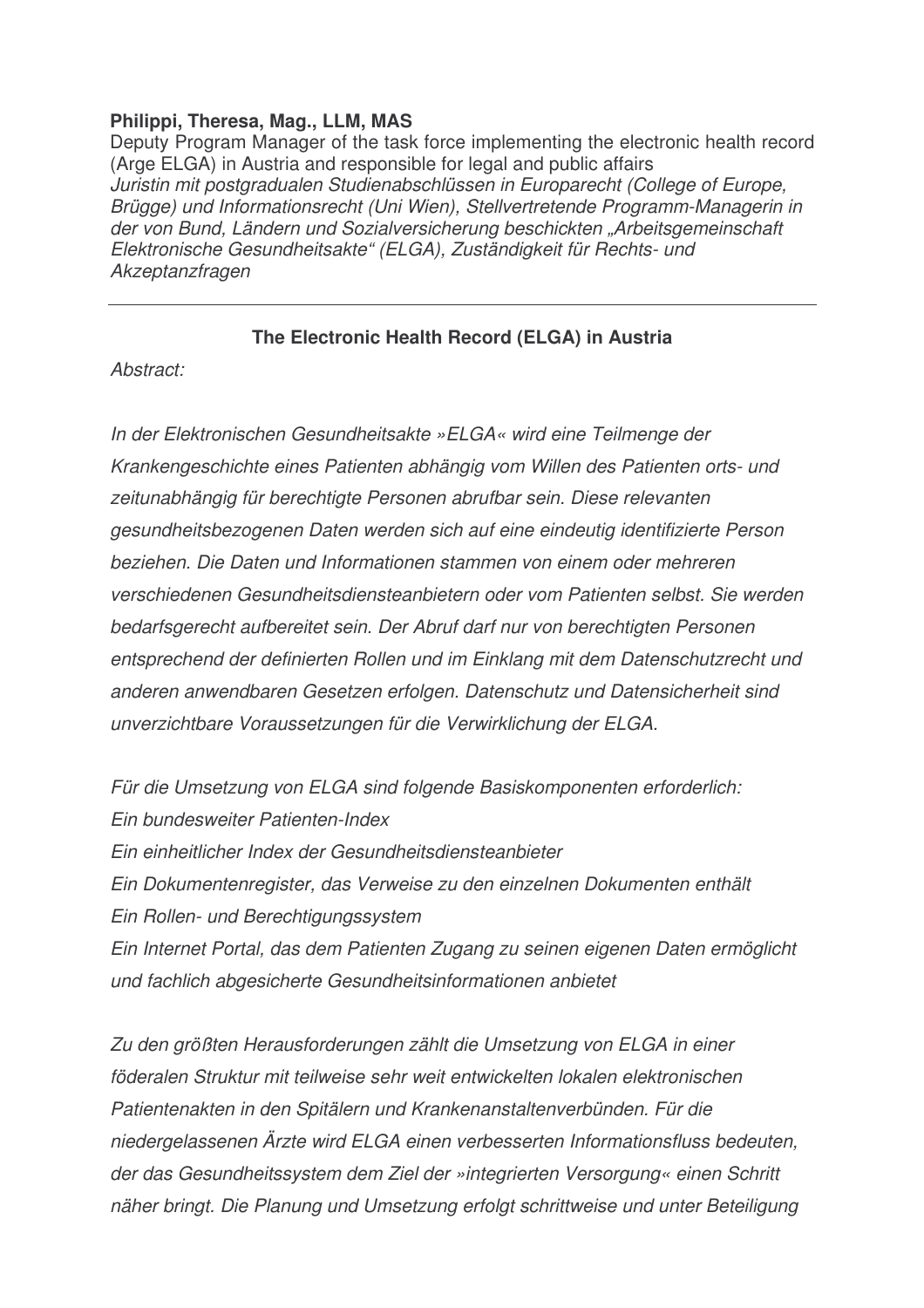*von Ärzten und Vertretern aller anderen Systempartner, um ELGA möglichst bedürfnisorientiert zu gestalten.*

*Das größte Potential von ELGA liegt in der Stärkung der Patientenrechte, vor allem des Rechts auf Information über den eigenen Gesundheitszustand und in der Stärkung der Patientenautonomie.*

The Electronic Health Record (EHR) or 'Elektronische Gesundheitsakte' (ELGA) aims to integrate the various but isolated systems of IT-based health data management that exist within Austria.

ELGA will, it is anticipated, help promote the implementation of integrated care, in particular, through enabling better cooperation between the secondary/acute care sectors and the primary/community care sectors.

Currently, hospitals are the leaders in information communication technology (ICT) based data management and storage. Some of them have already implemented local EHR solutions allowing several units within one hospital as well as clusters of hospitals to gain access to specific health data. Doctors are, however, more reluctant to use IT for the management of patient data. It is intended to put all health care providers on a technical level playing field by means of ELGA. Data will originate from health care providers as well as from patients and will be stored at the individual healthcare provider's facilities or in a hospital.

The highest levels of data security and data protection are indispensable preconditions for a successful implementation. Access to data will be restricted to authorised health care providers working in hospitals as well to doctors, laboratories and pharmacists.

ELGA is designed to increase the information levels of doctors, patients, nurses and pharmacists. At the same time, the electronic health record will have an impact on established ways of cooperation and communication in the health care system. Being a strongly technology-driven process, the introduction of ELGA might prompt some skepticism for instance in respect of privacy issues and a potential increase in bureaucracy required to operate the new system.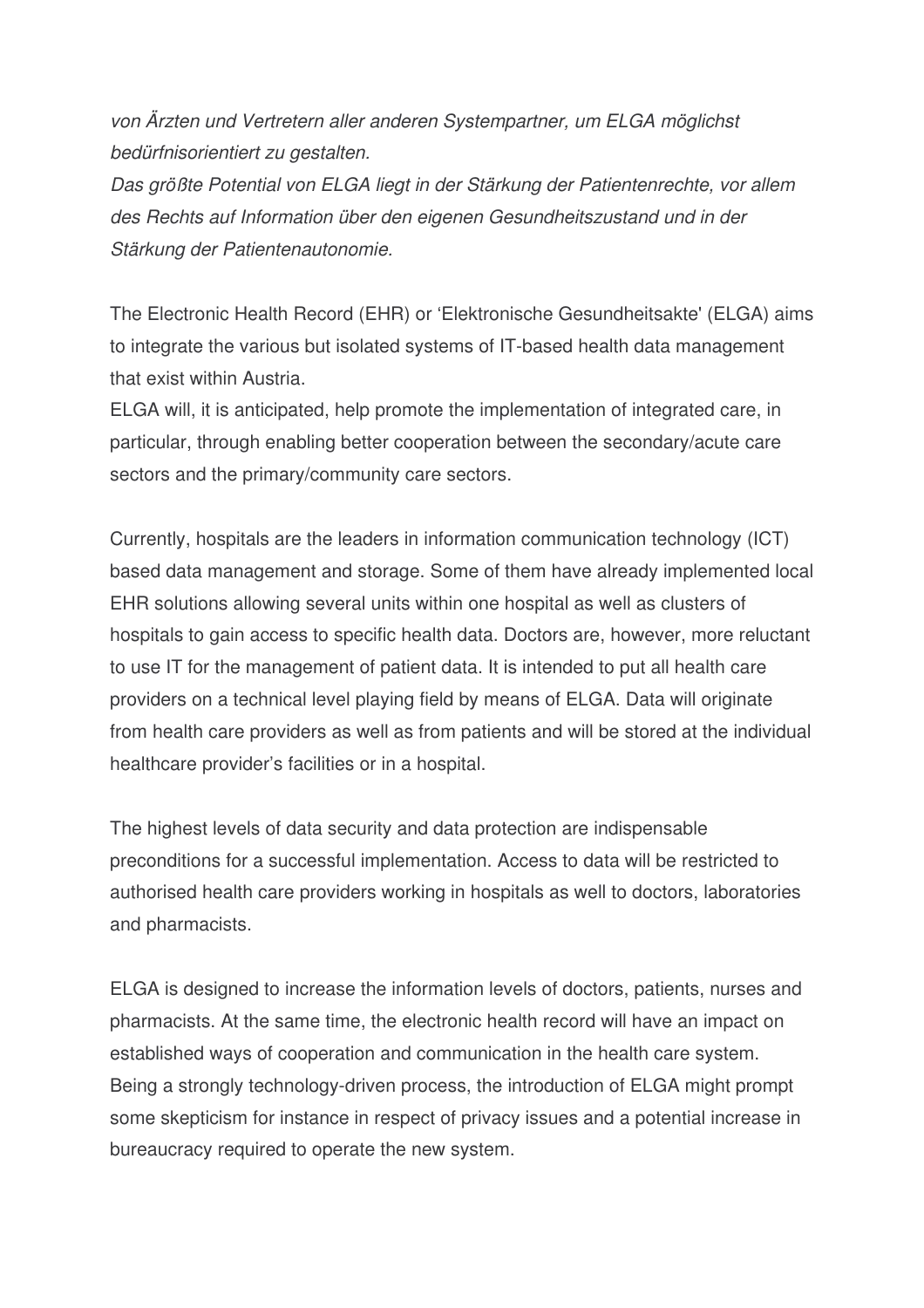Thus, a broad and in-depth process of information and communication has been an essential prerequisite to implementation. The dossier "Outlook on the first implementation phase of ELGA in Austria" was subject to a broad consultation process before being approved by the Federal Health Commission in May 2007.

Consequently, representatives of the main stakeholders as well as legal and privacy experts have been integrated in the subsequent creation of the "masterplan" for the IT architecture and main functionalities which was finished in autumn 2007.

Since then, further features of ELGA have been shaped by six project teams consisting of the key representatives of the main partners of the health system, i.e. doctors, pharmacists, carers, social security and the federal and regional administration. The findings of planning teams will again be submitted to the Federal Health Commission for approval. Additionally, a cost-benefit analysis has been carried out.

Potential for greater patient focus

The new ELGA clearly has much potential for strengthening patient information and patient empowerment.

ELGA is destined to give doctors and patients faster access to more and better quality information about their health status. With all relevant data retrievable in ELGA, delays can be reduced and therapy can start earlier. Redundant checks which are often burdensome for the patient (and at the same time costly for the health system) can be reduced or avoided.

Health care providers are also expected to benefit from the comfort of the "full picture" of a patient's condition as well as from a higher quality of communication with their colleagues and improved data management. In the long run, it is envisaged that the patient can access his own record and feed data into the system by means of a personalized internet portal. Thus patient information will be enhanced. Patients groups have already been contacted by the ELGA team in order to integrate their needs in the design of ELGA's functionalities as much as possible.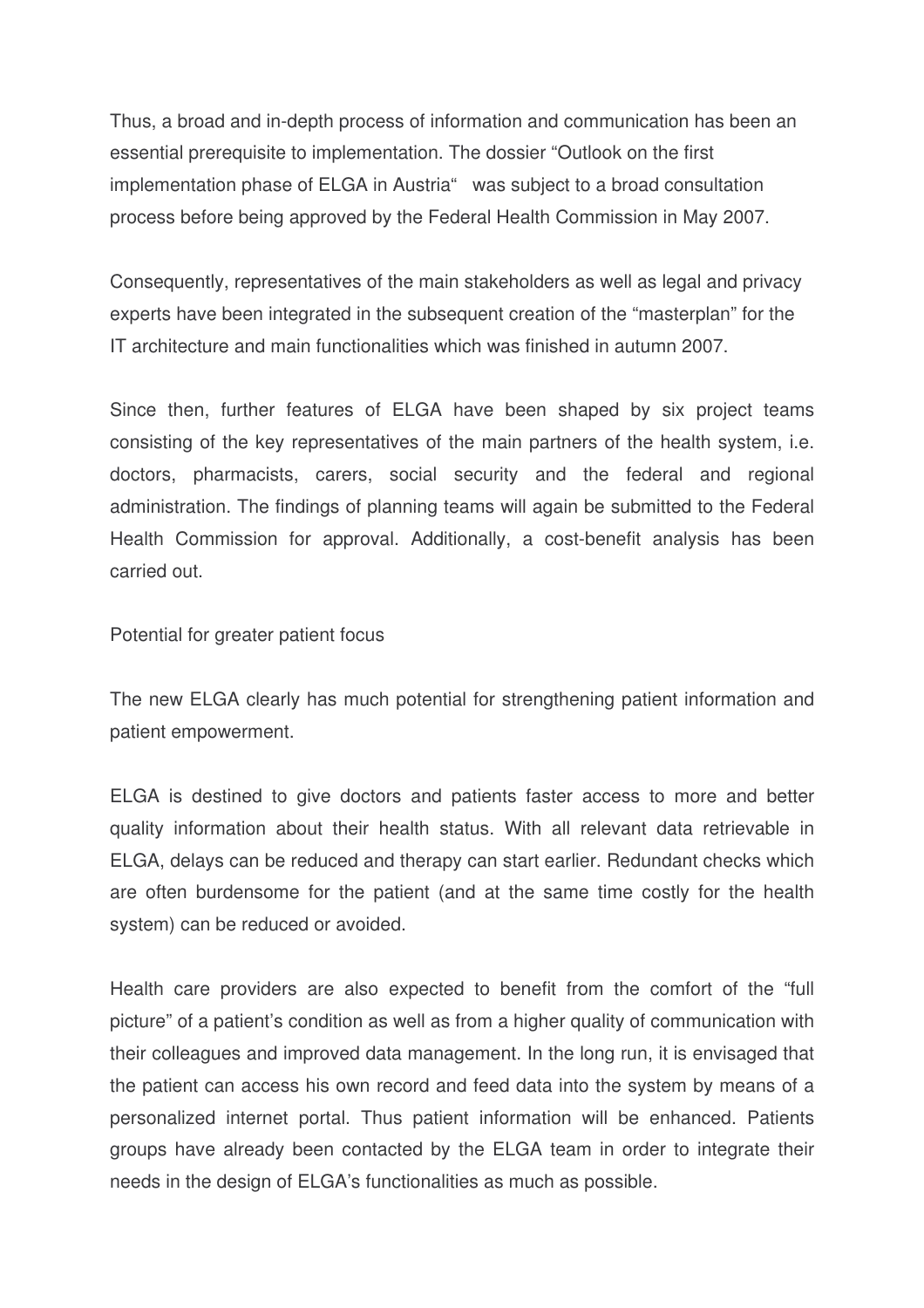#### Integrated care in a federal state

Austria's constitution as a federal state consisting of nine provinces (Laender) and a federal entity (Bund) provides a special challenge when it comes to the implementation of ELGA. The legislative competence is shared between the Bund and the Laender whereas the vast majority of hospitals in Austria are run by the Laender. Furthermore, social security is state funded but organised as an autonomous body. In this environment, it is crucial to create interfaces for the sake of integrated care and encourage communication in order to avoid redundant investments. Consequently, the task force for the implementation of ELGA (Arge ELGA) which was installed in July 2006 consists of representatives of the Bund, Laender and the social security. The step by step implementation is based on regular consultation of all system partners and the decisions of the Federal Health Commission.

### ELGA and the law

Implementation also has a number of legal implications, first and foremost privacy law. Notwithstanding the Austrian Data Protection Act, the EU Data Protection Directive 95/46 EC (especially Art 6 and 8) is a main provision to comply with. The challenge for legislators is to establish a balance between the right to privacy and the right to patient information. Long established legal acts already oblige doctors and hospitals to file patient documentation. The more recent Health Telematics Act provides rules for the electronic exchange of health data and respective information management.

ELGA will only be accessible for authorised health professionals and thus have an impact on the relevant health profession legislation. For legal questions concerning patient identification (which is also a precondition for data protection) the data procession rules of the E-Government Act might serve as a role model.